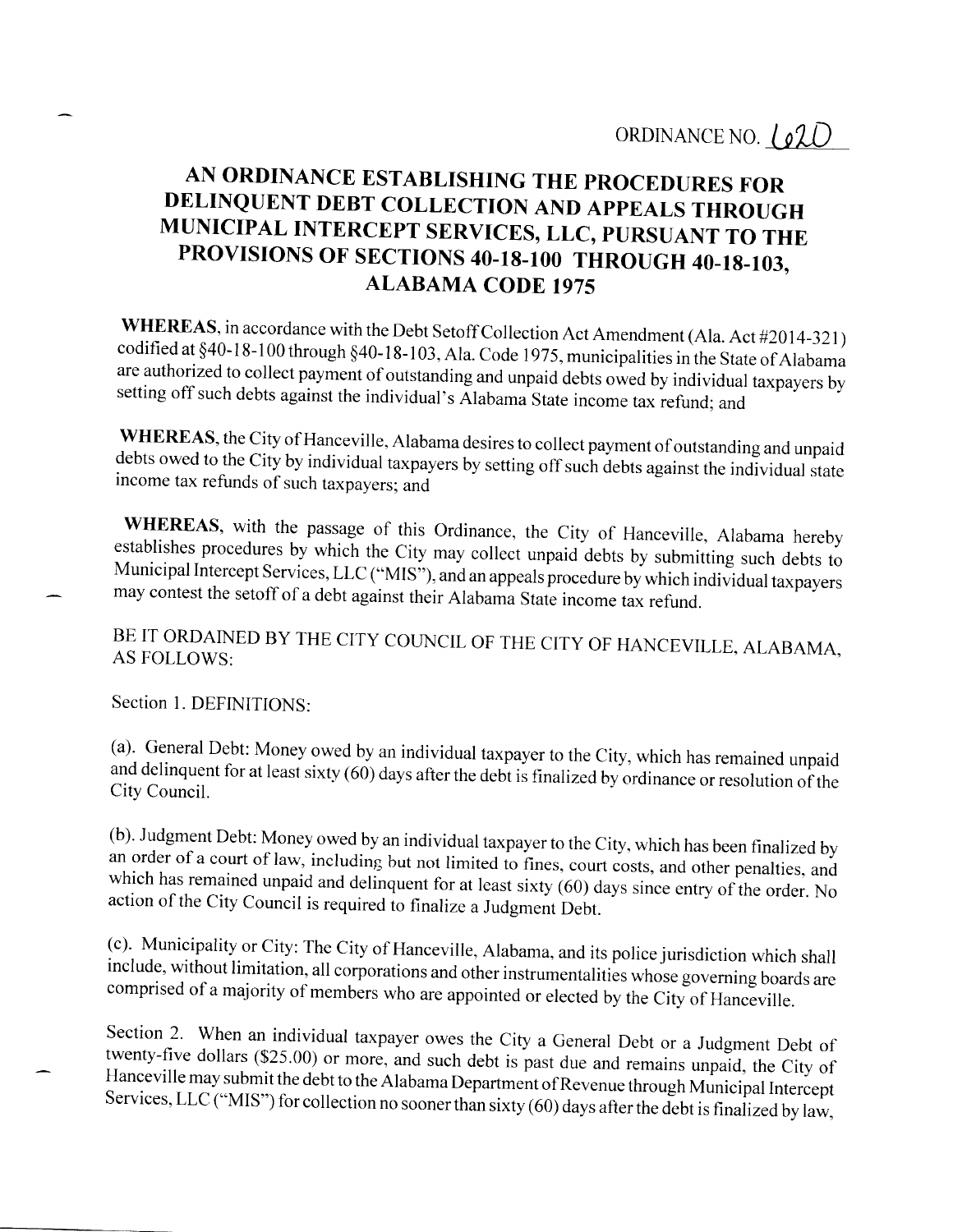order, ordinance, or resolution.

Section 3. In addition to each debt there shall be levied, assessed and added thereto a fee of \$50.00 to off-set the costs and liabilities of the City for intercepting funds, collecting funds, initiating, operating, monitoring, maintaining, validating and verifying data.

Section 4. Prior to submitting General Debts to the Alabama Department of Revenue through MIS, the City Clerk shall present General Debts determined by the City Clerk to be owed to the City to the City Council for review. The City Council shall adjust or reduce the debt, declare the debt to be satisfied, or pass a resolution affirming and finalizing the debt. Any General Debt so finalized may be submitted to MIS for collection after the expiration of sixty (60) days from the date the General Debts are finalized by the City Council.

Section 5. Upon notification to MIS that the Alabama Department of Revenue has intercepted a tax refund, MlS, on behalf of the City, will send notification to the taxpayer of the taxpayer's rights to appeal the setoff within thirty (30) days of the date of the notice. The notice sent by MIS will also be addressed to a joint filer, if any, and provide notification, as required by law, of the appeal rights of any such joint filer. Failure of the taxpayer, or joint filer if applicable,

to appeal and request a hearing within thirty (30) days after the mailing of the notice shall be deemed a waiver of the opportunity to appeal the setoff.

Section 6. Notwithstanding Section 4 of this Ordinance, for General Debts and Judgment Debts, the City shall, at the time of the transfer of funds to the City by MIS or the Alabama Department of Revenue, notify the taxpayer or taxpayers whose refund is sought to be set off by first class, certified or registered mail, properly addressed and postage prepaid, that the transfer has been made. Such notice shall clearly set forth the name of the debtor, the manner in which the debt arose, the amount of the claimed debt, the transfer of funds to the City pursuant to Alabama law and the intention to set off the refund against the debt, notice that any refund in excess of the claimed debt will be sent to the taxpayer, the taxpayer's opportunity to give written notice to contest the setoff within 30 days of the date of mailing of the notice, the name and mailing address of the City Clerk of the City of Hanceville to whom the application for a hearing must be sent, and the fact that the failure to apply for such a hearing, in writing, within the 30day period will be deemed a waiver of the opportunity to contest the setoff. In the case of ajoint return or a joint refund, the notice shall also state the name of the taxpayer named in the retum, if any, against whom no debt is claimed, the fact that a debt is not claimed against such taxpayer, the fact that such taxpayer is entitled to receive a refund if it is due him or her regardless of the debt asserted against his or her spouse, and that in order to obtain a refund due, such taxpayer must apply, in writing, for a hearing with the City within 30 days of the date of the mailing of the notice. If a taxpayer fails to apply in writing for such a hearing within 30 days of the mailing of such notice, the taxpayer will have waived the opportunity to contest the setoff.

Section 7. Upon receipt of funds transferred by MIS or the Alabama Department of Revenue pursuant to the setoff procedures under Alabama law, the City shall deposit and hold such funds in an escrow account until a final determination of the validity of the debt.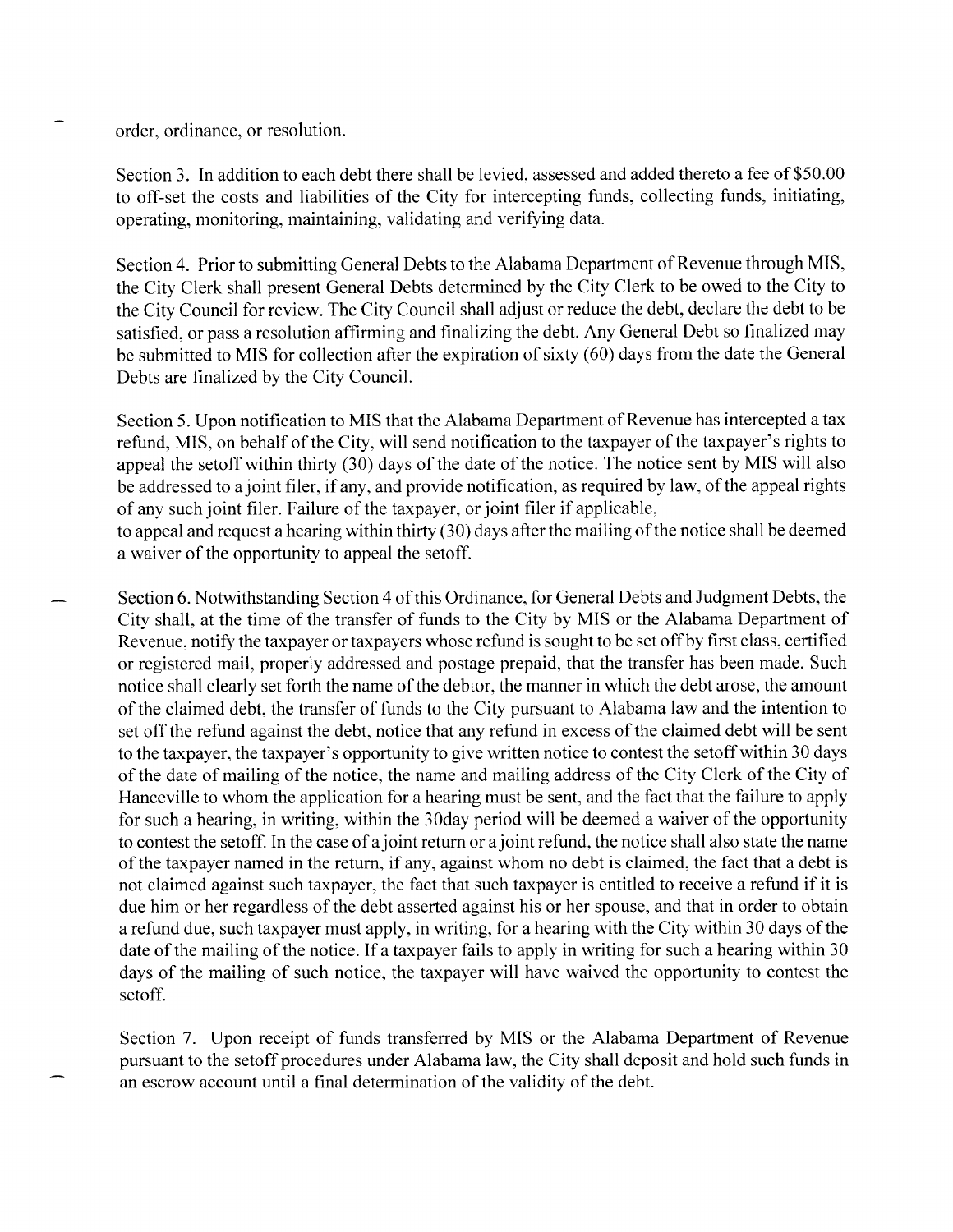Section 8. All appeals from debt setoffs shall be heard by the Mayor of the City of Hanceville.

Section 9. Upon receipt of a timely written appeal from a taxpayer, the City Clerk shall set a date for the Mayor to hear the protest and give notice to the taxpayer by registered or certified mail of the date so set. The time and place of such hearing shall be designated in such notice and the date set shall not be less than 15 days from the date of such notice.

Section 10. At the appeal hearing, the taxpayer may present evidence to the Mayor. If, at the hearing, the Mayor determines that the sum asserted as due and owing is found not to be correct, an adjustment to the claim may be made. No issues shall be reconsidered at the hearing which have been previously litigated.

Section 11. Following the appeal hearing, the City shall give written notice to the taxpayer of the Mayor's final determination and shall inform the taxpayer of the taxpayer's right to appeal such final determination as provided in Section 12 of this Ordinance. The decision of the Mayor shall be final, and no further appeals may be taken other than as provided in Section 12 of this Ordinance. In issuing the final determination, the Mayor shall affirm, amend, or refund the setoff.

Section 12.If any taxpayer is dissatisfied with the final determination made at the hearing by the Mayor, the taxpayer may appeal the final determination to the Circuit Court of Cullman County by filing a notice of appeal with the City Clerk of the City of Hanceville and with the clerk or register of the Circuit Court of Cullman County within 30 days from the date the notice of final determination was given by the City.

Section 13. The Mayor of the City of Hanceville, Alabama, is hereby authorized to enter into a "Memorandum ofUnderstanding and Agreement" with Municipal Intercept Services, LLC, ("MIS"), 535 Adams Avenue, Montgomery, Alabama36l04 (P.O. Box 1270, Montgomery, Alabama36102).

Section 14. This ordinance shall not enforceable against any individual in the police jurisdiction until same has been noticed for 30 days and published according to law.

Section 15. Severability. If any provision of this Ordinance, including any exception, part, phrase, or term, or the application thereof to any person or circumstance is held invalid, such invalidity shall not affect other provisions or applications of the Ordinance which can be given effect without the invalid provision or application, and in this end the provisions of this Ordinance are declared severable.

Section 16. This ordinance shall take effect immediately upon its passage and publication, as provided by law.

ADOPTED AND APPROVED this 21st day of December,2017.